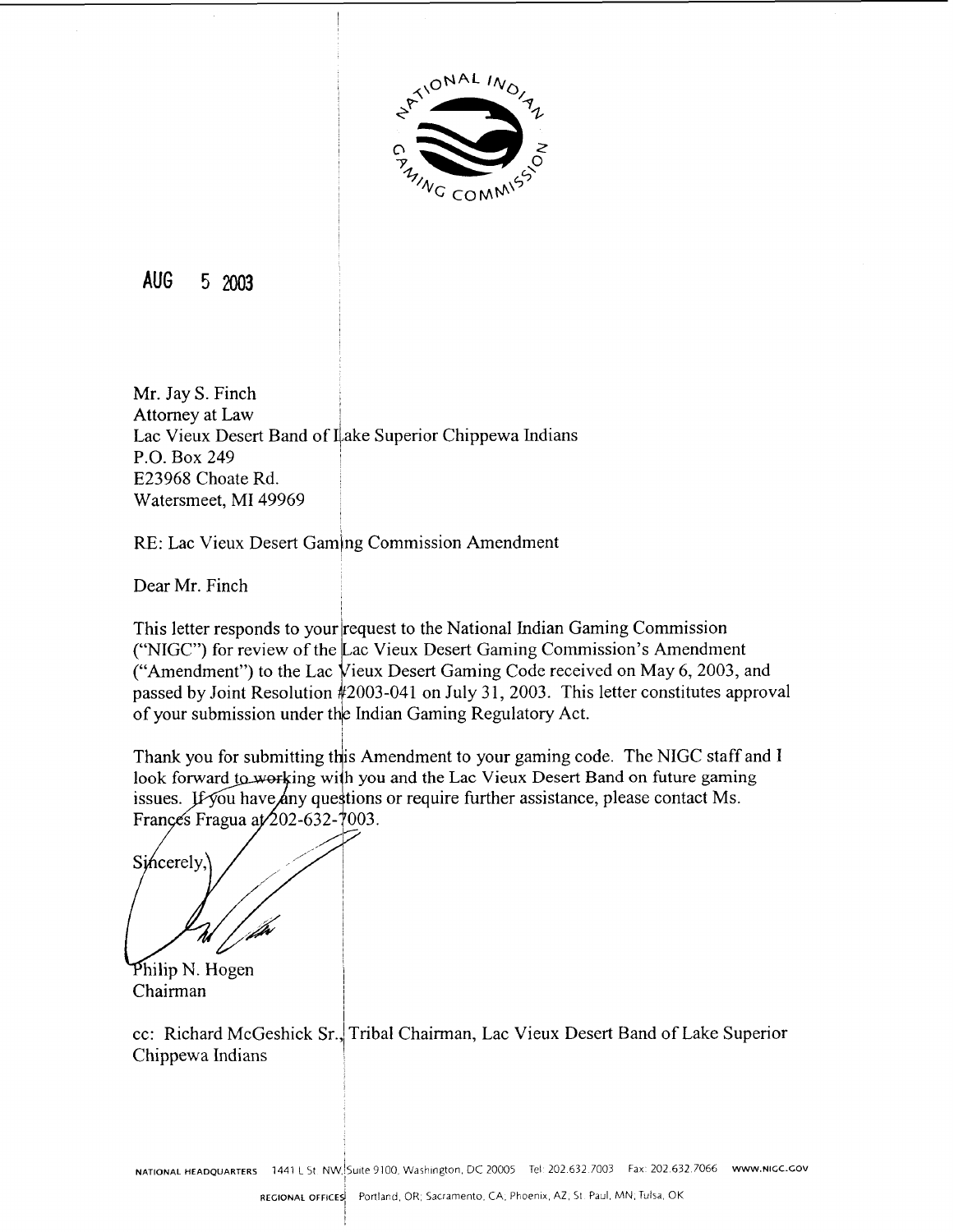## **Lac Vieux Desert Band of Lake Superior Chippewa Tribal Government**

P.O. Box 249, Choate Road . Watersmeet, Michigan 49969 **906-358-4577 Fax: 906-358-4785** 

*Executive Officers:*  Richard McGeshick Sr., Tribal chairman James Williams Jr., Tribal Vice-Chairman Elizabeth Martin, Treasurer Michelle Hazen, Secretary

*Council Members:*  Michael Hazcn Sr. Joette Pete Patrick Pete Jr. Christopher McGeshick Tyrone McGcshick



# **JOINT RESOLUTION #2003-** OY / **Lac Vieux Desert Band of Lake Superior Chippewa Indians TRIBAL COUNCIL**   $\mathbf{r}$

## **PUBLIC ENTERPRISE AND FINANCE COMMISSION**

- WHEREAS: the Lac Vieux Desert Band of Lake Superior Chippewa Indians are a Federally recognized tribe, and
- WHEREAS: the Lac Vieux Desert Band of Lake Superior Chippewa Indians has a Tribal Council empowered to transact business and otherwise act on behalf of the band, and
- WHEREAS: the Lac Vieux Desert Band of Lake Superior Chippewa Indians owns and operates a Casino in Watersmeet, Michigan;
- WHEREAS: the Lac Vieux Desert Band of Lake Superior Chippewa Indians manages its casino through the Public Enterprise and Finance Commission;
- WHEREAS: the Lac Vieux Desert Band of Lake Superior Chippewa Indians had a Gaming Commission which was organized to oversee and to otherwise regulate the gambling which took place in the Casino;
- WHEREAS: the Lac Vieux Desert Band of Lake Superior Chippewa Indians by and through their duly elected Tribal Council and its Public Enterprise and Finance Commission has determined that it is in the best interests of the Casino and the tribe in general to eliminate the Gaming Commission and to replace it with three full-time Gaming Regulator positions; **1**